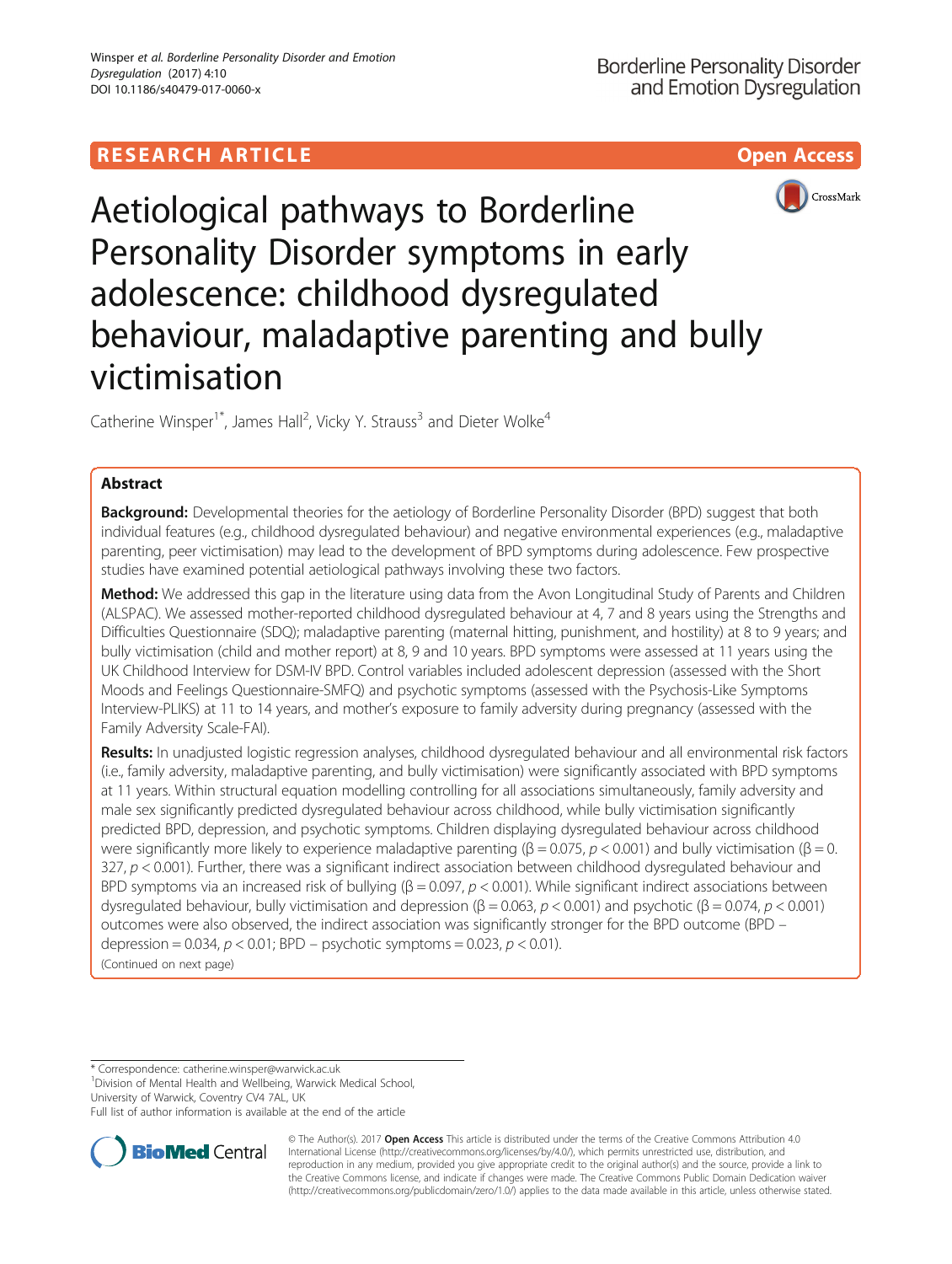#### (Continued from previous page)

Conclusions: Childhood dysregulated behaviour is associated with BPD in early adolescence via an increased risk of bully victimisation. This suggests that childhood dysregulation may influence the risk of bully victimisation, which in turn influences the development of BPD. Effective interventions should target dysregulated behaviour early on to reduce exposure to environmental risks and the subsequent development of BPD.

Keywords: BPD, Dysregulated behaviour, Bullying, Harsh parenting, Structural equation modelling, ALSPAC

## Background

Borderline personality disorder (BPD) is a serious mental illness associated with suicidal behaviour, severe behavioural and emotional dysregulation, high rates of comorbid mental disorder, and great costs to society [[1](#page-8-0), [2](#page-8-0)]. BPD diagnosis in childhood and adolescence remains a controversial topic [[3](#page-8-0), [4](#page-8-0)]. Nevertheless, BPD is unlikely to appear de novo in early adulthood, but rather may be considered as the endpoint following the emergence of precursor BPD symptoms during childhood or early adolescence [[5](#page-8-0)–[7\]](#page-8-0). Importantly, the identification of BPD symptoms prior to adulthood may help shed light on aetiological processes [\[5\]](#page-8-0), inform early intervention programs [\[8\]](#page-8-0), and ensure youth with personality problems receive appropriate treatment [\[9\]](#page-8-0).

#### Developmental theories for the aetiology of BPD

Extant theories for the aetiology of BPD hypothesise a stress-diathesis model in which BPD represents an endpoint following a series of complex interactions between biological factors and environmental influences [\[10](#page-8-0)].

In particular, disturbed relationships are highlighted as a potential endophenotype for BPD [[11](#page-8-0)]. Indeed, troubled interactions (e.g., maladaptive parenting, bullying) likely represent a central process in the development of BPD, and along with the child's own behavioural and emotional vulnerabilities, are proposed to increase risk. Aetiological models suggest that the developing child may exhibit behaviours which have a direct impact on the social or family environment [\[10](#page-8-0), [12](#page-8-0)]. For example, dysregulated behaviour in childhood could elicit negative reactions from both parents, e.g., lack of sensitivity [\[13](#page-8-0)], and peers, e.g., bullying [\[14](#page-8-0)]. These reactions, in turn, could subsequently increase risk for BPD [\[15, 16\]](#page-8-0).

There are few studies that have prospectively examined the combined effects of individual and environmental risk factors on BPD. Belsky, Caspi [\[17](#page-8-0)] reported that inherited diathesis interacted with environmental stress during childhood to increase the risk of BPD symptoms at 12 years, i.e., children who experienced harsh parenting between 5 and 10 years were at greatly increased risk of developing BPD symptoms if they also had a positive family history of psychiatric illness. In a shorter-term prospective study of 11 to 13 year olds, Jovev, McKenzie [[18\]](#page-8-0) reported that abuse (physical, sexual or emotional) acted as a moderator of the effect of temperament (i.e., low affiliation) on BPD symptoms assessed 2 years later. In the most recent study, Stepp, Whalen [[19](#page-8-0)] examined transactions between BPD symptoms and parenting practices over 4 years (age 14 to 17). In a large community sample of adolescent girls, they demonstrated that the developmental trajectories of BPD symptoms and parenting (harsh punishment and low caregiver warmth) were moderately associated. This suggests that there is a reciprocal relationship between parenting experiences and BPD symptoms.

While these important studies provide some prospective evidence for individual-environmental interactions in the development of BPD during adolescence, they only included parent-child interactions as indicators of environmental risk. Furthermore, with the exception of Belsky, Caspi [\[17](#page-8-0)], development was considered over a relatively short period of time during adolescence, thus early childhood precursors were omitted from the analysis. Finally, studies focused on interactional rather than mediational associations. Thus, we cannot draw conclusions regarding the mechanisms underpinning associations between individual features, environmental risk factors, and subsequent BPD.

Youngsters spend increasing amounts of time with their peers (and correspondingly less time with their families) as they progress through childhood into adolescence [\[20](#page-8-0)]. Subsequently, problematic peer interactions may represent an important, developmentally salient risk for borderline symptomatology in adolescence [\[21, 22](#page-8-0)]. Indeed, recent studies have highlighted bullying experiences during childhood as a potential risk factor for BPD in both adult [[23](#page-8-0)] and adolescent [\[15\]](#page-8-0) populations. In a study using the ALSPAC cohort, Wolke, Schreier [[15\]](#page-8-0) reported that child reported chronic bullying led to a five times increased odds (OR: 5.44; 95% CI: 3.86– 7.66) of 5 or more BPD symptoms. This suggests that a more comprehensive test of the combined effects of individual features and environmental risk should incorporate assessments of peer-child, in addition to parent-child, transactions.

### The childhood dysregulation phenotype

As described above, individual characteristics of the child, such as dysregulated behaviour, may elicit reactions from the environment that could potentiate risk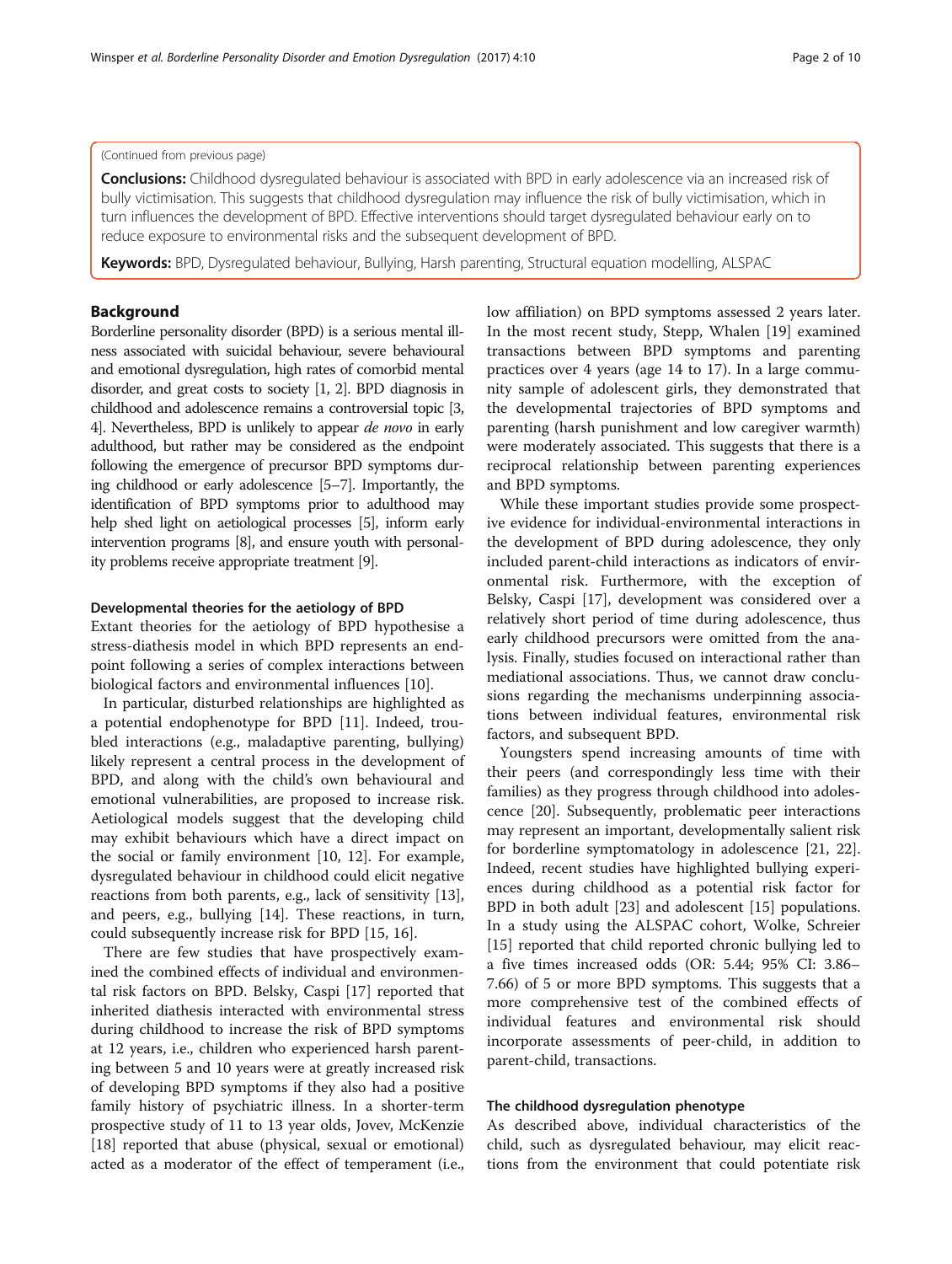for BPD. Of late there has been increasing interest in the childhood dysregulation phenotype, which encompasses an assessment of emotional, behavioural and cognitive dysregulation. This behavioural phenotype has been shown to be highly heritable [[24](#page-8-0), [25\]](#page-8-0); stable over time [[26](#page-8-0)–[28](#page-8-0)]; and strongly associated with prior infant and toddler regulatory problems [\[27\]](#page-8-0). Of note, the childhood dysregulation phenotype predicts a range of psychiatric problems including personality disorder traits in adolescence/early adulthood [\[25, 29](#page-8-0)]. It is therefore plausible that the childhood dysregulation phenotype (via its combined effects with environmental risks) may represent a salient risk indicator for the early development of BPD [[10\]](#page-8-0).

### The current study

In the current study, we addressed the existing gaps in the literature by considering potential aetiological pathways involving childhood dysregulated behaviour at 4–8 years, negative interactions with peers and parents at 8– 10 years, and BPD symptoms at 11 years. We conducted path analyses to enable us to examine direct and indirect (mediational) associations between dysregulated behaviour, environmental risks, and BPD.

Specifically, we sought to elucidate whether dysregulated behaviour across childhood increased the risk of negative social interactions, subsequently increasing risk of BPD symptoms.

#### Method

#### Sample description

The Avon Longitudinal Study of Parents and Children (ALSPAC) enrolled 14, 541 women resident in the English region of Avon if they had an expected delivery date between 1st April 1991 and 31st December 1992. A total of 13, 971 children formed the original cohort. From the first trimester of pregnancy, parents completed postal questionnaires about themselves, and the study child's health and development. Please note that the study website contains details of all the data that is available through a fully searchable data dictionary (see [http://](http://www.bristol.ac.uk/alspac/researchers/data-access/data) [www.bristol.ac.uk/alspac/researchers/data-access/data](http://www.bristol.ac.uk/alspac/researchers/data-access/data) dictionary/).

Children were invited to attend annual assessment clinics, including face-to-face interviews, and psychological and physical tests from 7 years onwards [\[30](#page-8-0)]. Of the original 13, 971 children, 7159 attended the assessment clinic with BPD interview. We included data from those who completed at least eight of the nine sections of the BPD interview (6, 050), as a small number of children responded "don't know" to some of the BPD items. Inclusion in the final sample was also dependent on the child having depression and psychotic symptom measures at age 11 to 14 years. A total of 4, 826 (34.5% of

the original cohort) cases met these inclusion criteria. Those excluded were more often male, exposed to more family adversity, had significantly higher childhood dysregulated scores at 4, 7 and 8 years, were more often punished, and were more often victims of bullying (see Table 1). Ethical approval for the study was obtained from the ALSPAC Ethics and Law committee and the local research ethics committee.

## Measures

## Symptoms of borderline personality disorder

Borderline personality symptoms were assessed using a face-to-face semi-structured interview: the UK Childhood Interview for DSM-IV Borderline Personality Disorder [UK-CI-BPD] [[31\]](#page-8-0). The UK-CI-BPD is based on the borderline module of the Diagnostic Interview for DSM-IV Personality Disorders [\[32\]](#page-8-0), which is a widely used semi-structured interview for all DSM-IV Axis II disorders. The inter-rater and test–retest reliability of the DSM-III, DSM-III-R and DSM-IV versions of this measure have all proven to be good to excellent [\[33](#page-8-0), [34](#page-8-0)].

Table 1 Drop-out analysis comparing those included in the analysis to those lost to attrition

| Characteristic                    | Included<br>(% or mean; sd) | Not included<br>(% or mean; sd) | Included as<br>reference category<br>Odds Ratio (95% CI) |  |
|-----------------------------------|-----------------------------|---------------------------------|----------------------------------------------------------|--|
| Gender                            |                             |                                 |                                                          |  |
| Male                              | 2324 (32.2%)                | 4896 (67.8%)                    | [reference]                                              |  |
| Female                            | 2502 (37.0%)                | 4254 (63.0%)                    | $0.81$ (0.75, 0.87)                                      |  |
| Family adversity                  | 0.99(1.35)                  | 1.51(1.71)                      | 1.26 (1.22. 1.29)                                        |  |
| Dysregulated<br>behaviour 4 years | 7.00 (3.74)                 | 7.70 (4.00)                     | 1.05 (1.04, 1.06)                                        |  |
| Dysregulated<br>behaviour 7 years | 6.18(4.13)                  | 6.89(4.55)                      | 1.04(1.03, 1.05)                                         |  |
| Dysregulated<br>behaviour 8 years | 6.18(3.92)                  | 6.82(4.27)                      | 1.04 (1.03, 1.05)                                        |  |
| Maternal hitting                  | 0.61(0.63)                  | 0.64(0.68)                      | 1.07(0.99, 1.15)                                         |  |
| Maternal<br>punishment            | 1.68 (0.98)                 | 1.73(1.03)                      | 1.05 (1.00, 1.10)                                        |  |
| Maternal hostility                | 0.88(1.04)                  | 0.91(1.04)                      | 1.03 (0.98, 1.07)                                        |  |
| Bully victimisation at 8          |                             |                                 |                                                          |  |
| No                                | 2651 (65%)                  | 1426 (35%)                      | [reference]                                              |  |
| Yes                               | 1642 (60%)                  | 1096 (40%)                      | 1.03 (1.02, 1.04)                                        |  |
| Bully victimisation at 9          |                             |                                 |                                                          |  |
| No                                | 3382 (58.3%)                | 2421 (41.7%)                    | [reference]                                              |  |
| Somewhat true                     | 814 (54.7%)                 | 764 (45.3%)                     | 1.13 (1.00, 1.23)                                        |  |
| Certainly true                    | 108 (50.0%)                 | 108 (50.0%)                     | 1.40 (1.07, 1.83)                                        |  |
| Bully victimisation at 10         |                             |                                 |                                                          |  |
| No                                | 3569 (67.5%)                | 1717 (32.5%)                    | [reference]                                              |  |
| Yes                               | 1095 (62.9%)                | 645 (37.1%)                     | 1.03 (1.02, 1.05)                                        |  |

Boldface indicates a significant association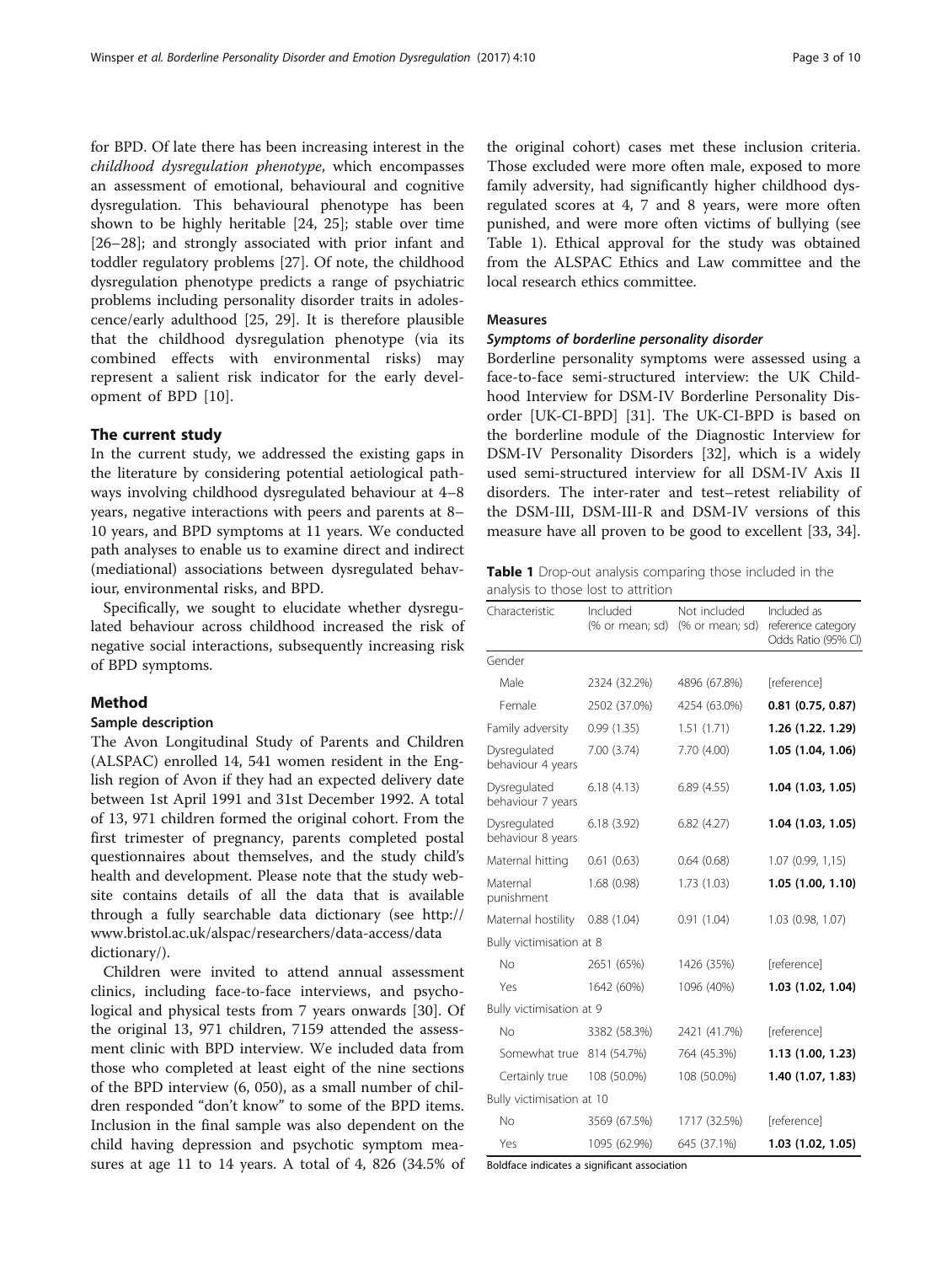The UK-CI-BPD was adapted from the CI-BPD (US version). The convergent validity of the CI-BPD was investigated using 171 adolescents aged 13–17 years; 111 met criteria for BPD and 60 were normal comparison subjects. A Spearman's r of 0.89 was obtained when comparing a dimensional score for BPD on the CI-BPD with the total score on the Revised Diagnostic Interview for Borderlines. The inter-rater reliability (k) of the UK-CI-BPD assessed from taped interviews of 30 children ranged from 0.36 to 1.0 (median value 0.88). 86% of the k values were within the excellent range of >0.75 [\[35\]](#page-8-0).

The UK-CI-BPD is the first semi-structured interview assessing DSM-IV BPD in children and adolescents. Similar to DSM-IV criteria, the interview consists of nine sections: intense inappropriate anger; affective instability; emptiness; identity disturbance; paranoid ideation; abandonment; suicidal or self-mutilating behaviours; impulsivity and intense unstable relationships. Once a trained assessor had explored each section, a judgment was made as to whether each symptom was definitely present, probably present, or absent. A symptom was classed as definitely present if it occurred daily or approximately 25% of the time, and probably present if it had occurred repeatedly, but did not meet the criterion for definitely present. The derived dichotomous outcome was based on previous studies [[15](#page-8-0), [36](#page-9-0), [37](#page-9-0)] and represented the frequent (daily/25% of the time) or repeated occurrence of five or more BPD symptoms. Although BPD is sometimes measured dimensionally in young populations [[22](#page-8-0)], we elected to use a dichotomous outcome because we were interested in assessing associations with BPD symptoms crossing the established clinical threshold (i.e., 5 or more symptoms). However, it should be noted that a diagnosis of BPD according to the diagnostic statistical manual is based on the presence of five or more definite features, making our assessment more sensitive.

# Alternative psychopathologies: depression and psychotic symptoms

Depression symptoms were assessed using the Short Moods and Feelings Questionnaire (SMFQ): a 13-item scale measuring depression symptoms, demonstrating high reliability and validity [[38\]](#page-9-0). The child completed the SMFQ at 11 & 14 years during assessment clinics. The mother responded via postal questionnaire when the child was 12 & 13 years. Each item is rated on a 3 point scale referring to events occurring in the past two weeks. In line with previous studies we constructed a dichotomous depression variable to represent severe depression symptoms, i.e., those occurring within a clinical range [[39\]](#page-9-0). Scores from each time-point were standardised, and depression symptoms were classed as present if the child was in the top 90th percentile during

either the early (11–12 years) or late (13–14 years) assessment period.

Children were asked about their psychotic symptoms using the Psychosis-like Symptoms Interview [[40\]](#page-9-0) when they were 12 years of age. Using 12 stem questions, psychology graduates rated whether adolescents had experienced any hallucinations, delusions or thought disorders in the previous 6 months. Consistent with previous studies, a dichotomous psychotic outcome variable was derived according to the definite or suspected presence of 1 or more psychotic symptoms [\[41](#page-9-0), [42](#page-9-0)].

#### Childhood dysregulation

Mothers completed the Strengths and Difficulties Questionnaire [SDQ] [[43](#page-9-0)] when the child was 4, 7 and 8 years old. Item response was scaled from 0 to 2, with 0 corresponding to "not true"; 1 corresponding to "somewhat true" and 2 corresponding to "certainly true." Responses from the three subscales (5 items per subscale): negative emotionality (e.g., child has many worries), conduct disorder (e.g., child steals from home) and hyperactivity (e.g., child is easily distracted) were summed to derive a total childhood dysregulation score (scale of 0 to 30) for each child at each time point. These three scores were included in the path analysis as indicators to model a latent childhood dysregulated behaviour factor [[36](#page-9-0)].

# Environmental risk factors: bullying and maladaptive parenting

Bully victimisation was assessed at 8, 9 and 10 years. Child report was derived from the Bullying and Friendship Interview Schedule [[42](#page-9-0)] at 8 and 10 years. Consistent with previous work [[15\]](#page-8-0), we constructed a bully victimisation severity variable. We summed the four relational bullying items, e.g., "spreading lies about child" (scale 0–3) and the five overt bullying items, e.g., "having belongings stolen" (scale 0–3). Thus, the severity scale could range from 0 to 27 for each time point (8 and 10 years). Mothers reported on their child's experience of bully victimisation at 9 years with the following responses:  $0 = no$  bullying;  $1 = child$  bullied is "somewhat true;"  $2 = \text{child}$  bullied is "certainly true." We used the three bullying variables (i.e., at 8, 9, and 10 years) as indicators in the path analysis to create a latent bully victimisation factor [\[36](#page-9-0)].

Maladaptive parenting was assessed when the child was 8 to 9 years of age, using three indicators: maternal hitting (9 years), punishment (9 years), and hostility (8 years). Mothers' responses to "child is hit" and "child is punished" were as follows: Never = 0; rarely =1; once or twice a month =2; once or twice a week = 3; several times a week  $= 4$ ; and every day  $= 5$ . Hostility was ascertained by three items: "mother often gets irritated by child," "mother has frequent battle of wills with study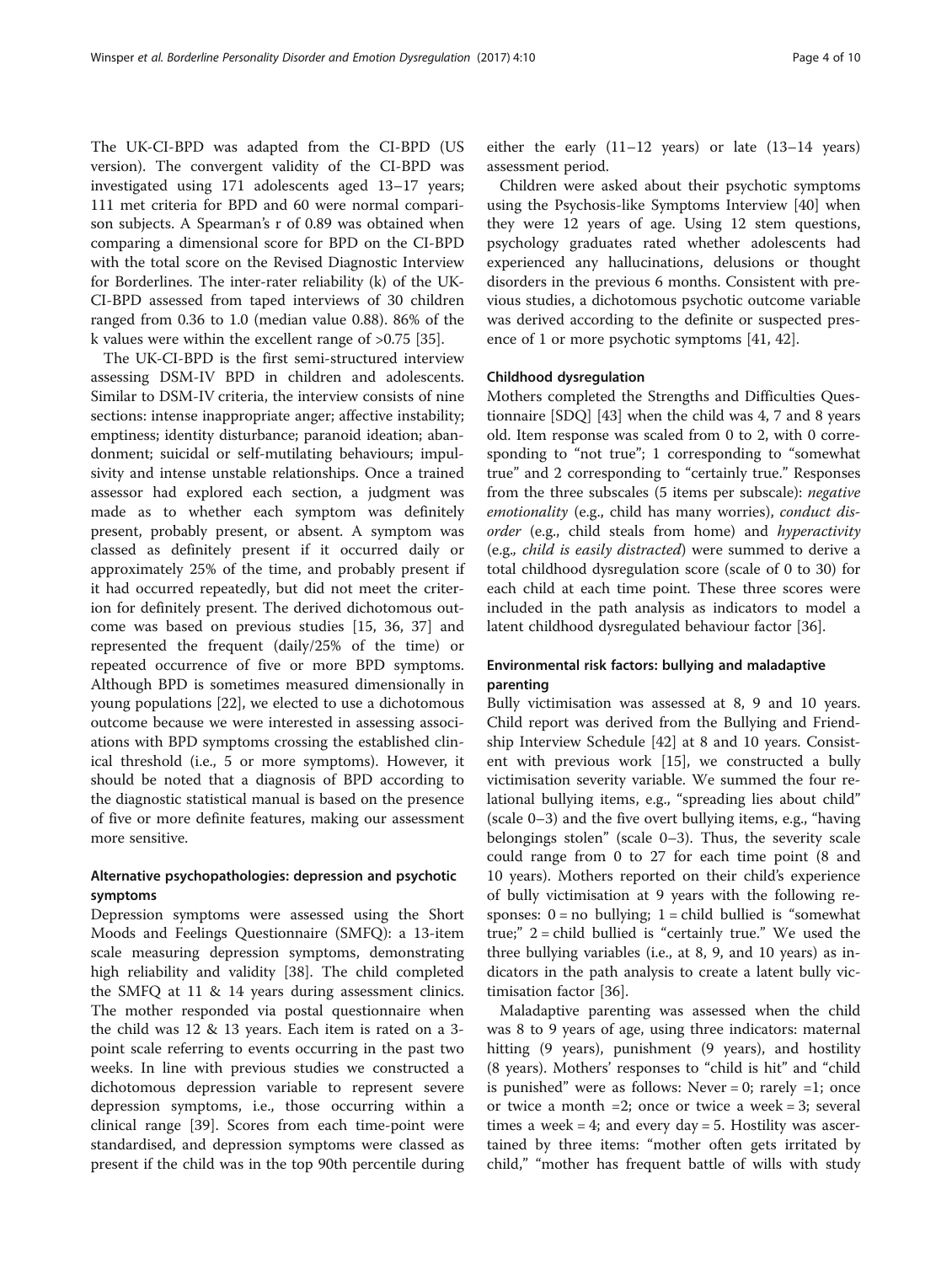<span id="page-4-0"></span>child," and "child gets on mothers nerves," which were summed to create a variable ranging from 0 to 3 [\[44](#page-9-0)]. We used these three variables (i.e., hitting, punishment, and hostility) as indicators in the path analysis to create a latent maladaptive parenting factor [[36\]](#page-9-0).

## Confounding factors

Gender (51.5% girls) was included in the path analysis due to the observed male bias in self-control problems [[45\]](#page-9-0). Family adversity was incorporated into the path analysis due to associations between psychosocial adversity and childhood dysregulated behaviour [[46](#page-9-0)] and psychopathology [\[47\]](#page-9-0). Mothers were questioned about their exposure to multiple family risk factors during pregnancy using the Family Adversity Index (FAI). The index consists of 18 items including: housing problems, financial difficulties, maternal affective disorder, substance abuse, and involvement in crime [\[47\]](#page-9-0).

#### Data analytic plan

#### Logistic regression analysis

Using SPSS version 22, we conducted unadjusted logistic regressions to examine whether childhood dysregulated behaviour and environmental risk factors were associated with BPD symptoms at 11 years. Results are reported as Odds Ratios (OR) with 95% Confidence Intervals (CIs).

# Structural Equation Modelling (SEM) to examine the direct and indirect (via environmental risks) pathways from childhood dysregulation to BPD symptoms

SEM was conducted using Mplus version 6 to assess the direct and indirect (i.e., mediated) associations between childhood dysregulated behaviour, environmental risk factors and BPD symptoms at 11 years. We conducted the SEM in two stages. First, we constructed our Confirmatory Factor Analysis (CFA) model for the latent variables (i.e., dysregulated behaviour, maladaptive parenting, and bully victimisation) to test the measurement model.

Next, we modelled several simultaneous pathways to test our hypotheses (our final model is presented in Fig. 1). We modelled direct pathways from parenting and bullying factors to BPD, depression, and psychotic symptoms outcomes, and from sex and family adversity to childhood dysregulated behaviour and psychopathological (i.e., BPD, depression, and psychotic symptoms) outcomes. We modelled indirect associations between childhood dysregulated behaviour and BPD, depression, and psychotic symptoms outcomes via maladaptive

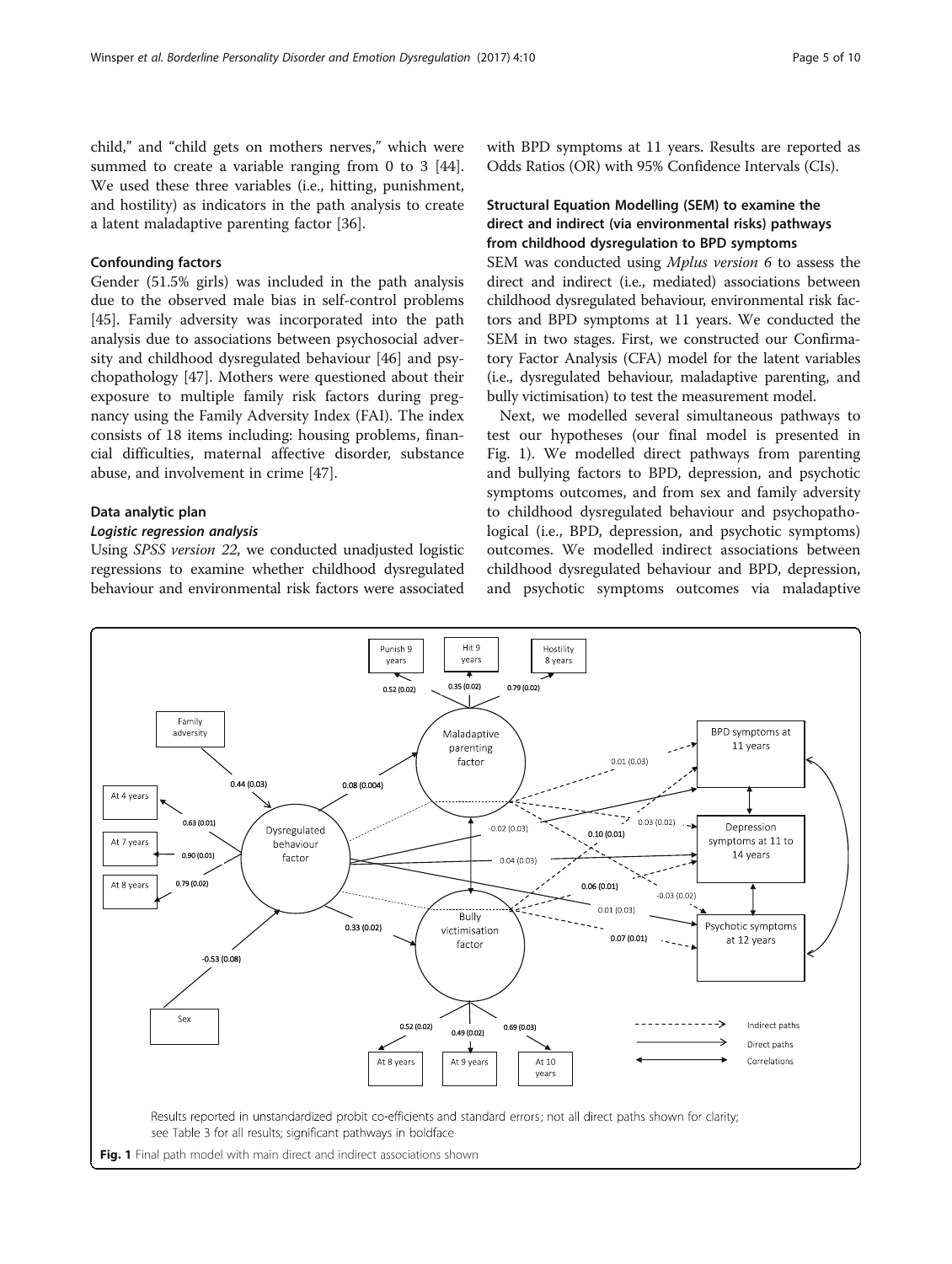parenting and bully victimisation. We also modelled correlations between parenting and bully victimisation factors, and the three psychopathological outcomes.

# Difference tests to examine the strength of the indirect associations between childhood dysregulated behaviour, environmental risks and BPD outcome versus depression and psychotic symptoms outcomes

The test the comparative strength of the indirect associations between childhood dysregulated behaviour via environmental risk to BPD outcome versus depression and psychotic symptom outcomes, we utilised an approach outlined in Lau and Cheung [[48\]](#page-9-0). This method allows the strength of two specific mediated associations to be compared using the MODEL CONSTRAINT and DIFF TEST commands in Mplus. The test yields a difference score by subtracting one path coefficient from the other, and provides a significance value for this difference.

### Results

A total of 7.3% of the sample had 5 or more repeated or frequent BPD symptoms.

Unadjusted associations between childhood dysregulated behaviour, family adversity, maladaptive parenting measures (i.e., maternal hitting, punishment and hostility), and mother and child reported bully victimisation are reported in Table 2. Each of the individual variables were significantly associated with 5 or more BPD symptoms at 11 years.

| <b>Table 2</b> Unadjusted associations between childhood |
|----------------------------------------------------------|
| dysregulated behaviour, environmental risk factors, and  |
| subsequent BPD                                           |

| Risk factor                                    | BPD outcome                              |
|------------------------------------------------|------------------------------------------|
|                                                | Odds ratio<br>(95% Confidence intervals) |
| Family adversity during pregnancy              | 1.24 (1.17, 1.31)                        |
| Maternal hitting                               | 1.41 (1.21, 1.65)                        |
| Maternal punishment                            | 1.23 (1.11, 1.36)                        |
| Maternal hostility                             | (no items reported)                      |
| One item                                       | 1.72 (1.29, 2.29)                        |
| Two items                                      | 1.80(1.33, 2.45)                         |
| Three items                                    | 2.22 (1.59, 3.11)                        |
| Child reported bully victimisation at 8 years  | 1.14(1.12, 1.17)                         |
| Mother reported bully victimisation at 9 years | (no bullying reported)                   |
| Somewhat true                                  | 2.43 (1.90, 3.09)                        |
| Certainly true                                 | 4.67 (2.99, 7.29)                        |
| Child reported bully victimisation at 10 years | 1.24 (1.21, 1.27)                        |
| Dysregulated behaviour at 4 years              | 1.08 (1.05, 1.11)                        |
| Dysregulated behaviour at 7 years              | 1.09 (1.06, 1.11)                        |
| Dysregulated behaviour at 8 years              | 1.09 (1.06, 1.12)                        |

Boldface indicates a significant association

## Confirmatory factor analysis

Our confirmatory factor analysis model including the three latent variables (i.e., dysregulated behaviour, maladaptive parenting, and bully victimisation) indicated adequate  $(TLI = 0.93)$  to good  $(CFI = 0.96; RMSEA = 0.05)$ model fit. All factor loadings for the latent variables were significant and of strong magnitude, ranging from 0.35 to 0.90 [[49\]](#page-9-0).

# SEM to examine the direct and indirect (via environmental risks) pathways from childhood dysregulation to BPD symptoms

A path model was specified to ascertain whether the association between childhood dysregulation and BPD was mediated by environmental risk factors. Fit indices indicated an acceptable  $(TLI = 0.93)$  to good  $(CFI = 0.96;$ RMSEA = 0.04) model fit. Direct associations between predictors and outcomes are reported in Table [3](#page-6-0) (please also see Fig. [1](#page-4-0) for the results of the final model). Male sex and family adversity were significantly associated with subsequent dysregulated behaviour. Dysregulated behaviour was associated with subsequent maladaptive parenting, bully victimisation, and depression. Indirect associations are reported in Table [4.](#page-6-0) There was a significant indirect association between childhood dysregulated behaviour and BPD (and depression and psychotic) symptoms via bully victimisation. There was no significant indirect association via maladaptive parenting for any of the psychopathological (i.e., BPD, depression, or psychotic symptoms) outcomes. The strength of indirect association between childhood dysregulation and BPD outcome via bully victimisation was significantly stronger than for the depression (Difference, BPD – depression symptoms: 0.034,  $p < 0.01$ ) or psychotic symptoms (Difference, BPD – psychotic symptoms: 0.023,  $p < 0.01$ ) outcomes.

#### **Discussion**

Our analyses indicated a significant indirect association between childhood dysregulation and BPD via an increased risk of bully victimisation (but not maladaptive parenting). A direct significant association between bully victimisation and BPD symptoms was also observed. While bully victimisation has been linked to a multitude of negative mental health outcomes [[50](#page-9-0), [51](#page-9-0)], this study reveals a prospective link between bully victimisation and BPD specifically, adding to an emerging evidence base highlighting the importance of peer relationships in the development of BPD [[23, 15](#page-8-0)].

Both bully victimisation and maladaptive parenting were predicted by childhood dysregulated behaviour, suggesting that children evincing dysregulated behaviour from 4 to 8 years are more likely to attract negative attention from peers and parents. Studies have shown that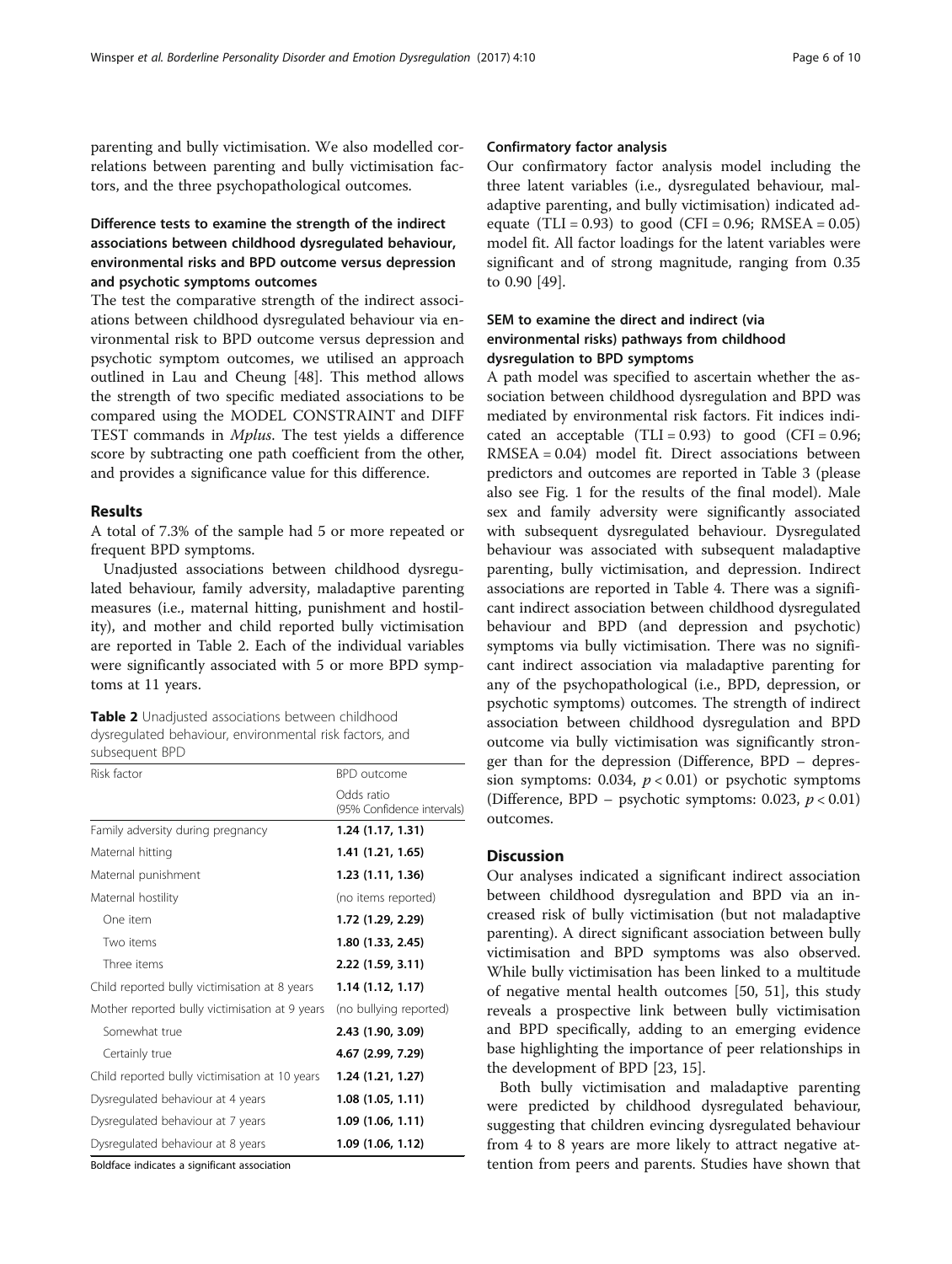| Predictor              | Outcome                    | Probit coefficient | SE    | $P$ value<br>< 0.001 |  |
|------------------------|----------------------------|--------------------|-------|----------------------|--|
| Sex <sup>a</sup>       | Dysregulated behaviour     | $-0.527$           | 0.075 |                      |  |
| Sex                    | <b>Bully victimisation</b> | $-0.097$           | 0.075 | 0.196                |  |
| Sex                    | Maladaptive parenting      | $-0.010$           | 0.008 | 0.192                |  |
| Sex                    | Depression symptoms        | 0.235              | 0.045 | < 0.001              |  |
| Sex                    | Psychotic symptoms         | 0.110              | 0.047 | < 0.05               |  |
| Family adversity       | Dysregulated behaviour     | 0.440              | 0.027 | < 0.001              |  |
| Family adversity       | <b>BPD</b>                 | 0.056              | 0.019 | < 0.01               |  |
| Family adversity       | Depression symptoms        | 0.056              | 0.016 | < 0.01               |  |
| Family adversity       | Psychotic symptoms         | 0.051              | 0.017 | < 0.01               |  |
| Dysregulated behaviour | Maladaptive parenting      | 0.075              | 0.004 | < 0.001              |  |
| Dysregulated behaviour | <b>Bully victimisation</b> | 0.327              | 0.021 | < 0.001              |  |
| Dysregulated behaviour | <b>BPD</b> symptoms        | $-0.022$           | 0.030 | 0.475                |  |
| Dysregulated behaviour | Depression symptoms        | 0.036              | 0.025 | 0.147                |  |
| Dysregulated behaviour | Psychotic symptoms         | 0.013              | 0.027 | 0.632                |  |

<span id="page-6-0"></span>Table 3 Path analysis results of direct associations between sex, family adversity, childhood dysregulated behaviour, maladaptive parenting, bullying victimisation, BPD, depression, and psychotic symptoms

Probit coefficients indicate the strength of association between predictor variables and the probability of group membership, and represent the difference that a one-unit change in the predictor variable makes in the cumulative normal probability of the outcome variable

SE standard error; boldface indicates a significant association

<sup>a</sup>Male sex was reference category, thus significant negative co-efficient indicates that male sex is significantly associated with the outcome, while significant positive co-efficient indicates that female sex is significantly associated with the outcome

childhood dysregulation is related to parental stress and maladaptive parenting practices [[13\]](#page-8-0). Similarly, the association between childhood dysregulation and bully victimisation is well documented, with higher levels of dysregulation causing children to become more likely targets of victimisation [[14\]](#page-8-0). Indeed, dysregulated children may be prone to short-temperedness, restlessness, and a tendency to retaliate when attacked. Further, they are prone to low self-esteem and social competence, coupled with high levels of aggression [[53\]](#page-9-0). Consequently, once victimised, this pattern tends to persist for months or years even once the child changes school [[54\]](#page-9-0).

Bully victimisation rather than maladaptive parenting mediated the relationship between childhood dysregulated behaviour and BPD symptoms. There are two mechanisms via which this combined effect may occur, likely working in conjunction. First, bully victimisation may lead to the formation of negative relational schemata, altered social cognition, and a tendency to hypermentalise [[55\]](#page-9-0). Hypermentalization - a propensity to over attribute other's intentions - has been commonly observed in youths with BPD and may interact with dysregulation, preventing the development of healthy mentalising strategies [\[55](#page-9-0)]. While, negative biases are also found in association with psychosis and depression, they appear to be especially severe for BPD following exclusion and bullying [\[56](#page-9-0)]. In this way, an individual evincing dysregulated behaviour and encountering repeated negative interactions with others may develop maladaptive social strategies or "emotionally labile patterns of interaction" [\[5\]](#page-8-0), manifesting as the core relational symptoms of BPD.

Second, for individuals evincing dysregulation, increased social stress due to victimisation may physiologically "work itself under the skin," altering an already vulnerable stress response [\[57](#page-9-0)], potentiating emotional dysregulation and leading to further behavioural under control, manifesting as the core impulsive symptoms of BPD [[5\]](#page-8-0). A vicious cycle may develop in which

Table 4 Path analysis results of indirect associations between dysregulated behaviour and BPD, depression, and psychotic outcomes via maladaptive parenting and bully victimisation factors

|                           | BPD symptoms        |       |         | Depression symptoms |       | Psychotic symptoms |                     |       |         |
|---------------------------|---------------------|-------|---------|---------------------|-------|--------------------|---------------------|-------|---------|
|                           | Probit co-efficient | - SE  | P value | Probit co-efficient | - SE  | $P$ value          | Probit co-efficient | - SF  | P value |
| Via maladaptive parenting | 0.007               | 0.026 | 0.784   | 0.027               | 0.023 | 0.229              | $-0.032$            | 0.023 | 0.172   |
| Via bully victimisation   | 0.097               | 0.009 | < 0.001 | 0.063               | 0.007 | < 0.001            | 0.074               | 0.008 | < 0.001 |

Probit coefficients indicate the strength of association between predictor variables and the probability of group membership, and represent the difference that a one-unit change in the predictor variable makes in the cumulative normal probability of the outcome variable

SE standard error; boldface indicates a significant association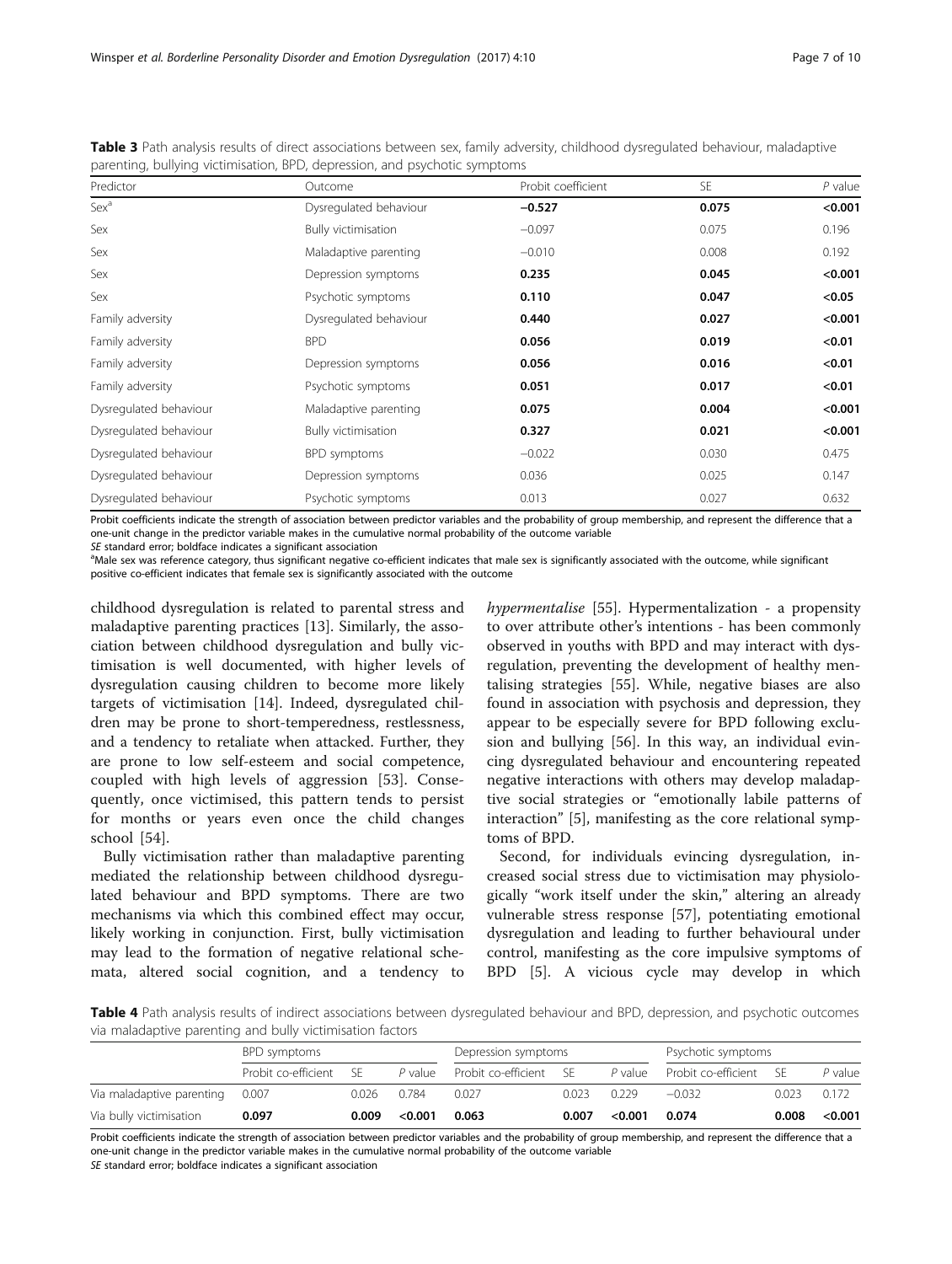dysregulation is heightened, attracting more negative interactions, increasing dysregulation further, until trait dysregulation crystallises eventually culminating in a "borderline" personality [[5\]](#page-8-0).

It is surprising that maladaptive parenting did not mediate the association between dysregulation and BPD symptoms. These findings contrast with recent studies reporting an interaction between inherited diathesis, harsh parenting and subsequent BPD symptoms [\[17](#page-8-0), [19](#page-8-0)]. It may be, however, that the aetiological impacts of parenting, excepting profound continuous abuse, are most influential early in childhood through the initiation of a chain of events [[58\]](#page-9-0), and are mediated by other factors later in the developmental trajectory [\[17](#page-8-0)]. Conversely, peer interactions may become especially salient as the child approaches adolescence and begins to spend more time with peers [[20](#page-8-0)]. Another possible explanation is that shared method variance could have accounted for the especially strong association between bully victimisation and BPD symptoms (i.e., BPD and two of the bully indices were reported by the child). It should be noted, however, that mother-reported bullying was also strongly associated with BPD symptoms in the unadjusted analysis.

As bully victimisation adversely affects cognition, emotions and stress regulation, it is not surprising that depression and psychotic symptoms were also associated with childhood dysregulation via bully victimisation, though to a lesser extent than BPD symptoms. This may partly reflect symptom overlap and co-morbidity between disorders [[59\]](#page-9-0). While the observed indirect relationship from childhood dysregulated behaviour via bully victimisation was significantly stronger for the BPD compared to the depression and psychotic symptoms outcomes, it was not unique to BPD. Future studies should seek to uncover aetiological pathways specific to BPD versus depression and psychotic symptoms.

Strengths of this study include the prospective longitudinal design, which eliminated problems associated with retrospective reports [[60\]](#page-9-0) and facilitated the use of path models to delineate risk trajectories to BPD symptoms in early adolescence. By utilising a large community sample (>4000 participants) we could consider how BPD symptoms may unfold in the general population, and incorporate an assessment of BPD which is comparable in composition to DSM diagnosis (i.e., 5 or more probable/ definite symptoms).

Our study also has several limitations. Although we used a reliable assessment of BPD for children and adolescents [\[61](#page-9-0)], with comparable criteria to the adult diagnosis, we do not currently know what proportion of children evincing BPD symptoms at age 11 will develop BPD in adulthood. We will need to follow up these children into adulthood to determine how well the UK-CI-

BPD predicts BPD. Nevertheless, previous research indicates that BPD symptoms in mid-adolescence predict BPD diagnosis in mid adulthood [[62\]](#page-9-0). Second, there was substantial attrition in this study. Despite selective dropout we found strong and hypothesised associations between predictors and BPD symptoms among the remaining, less severely disadvantaged individuals. Previous simulations [\[52\]](#page-9-0) have demonstrated that even when dropout is correlated to predictor/ confounder variables, the relationship between predictors and outcome is unlikely to be substantially altered by selective dropout processes. However, it cannot be precluded that dropout had some influence on the predictive relationships reported. Third, the extent to which the childhood dysregulated phenotype represents an independent risk factor for BPD requires further explication. It could be that the association between childhood dysregulation and BPD may have been partly attributable to an overlap between these two constructs. However, there was no direct association between these two constructs within the final path model, but a strong association via the experience of subsequent bully victimisation. Further, despite the comorbidity between BPD and other disorders, recent factor analytical studies support that BPD criteria are not fully accounted for by internalising and externalising psychopathology [\[63](#page-9-0)]. Finally, although we included a number of salient risk variables in our analysis, other unexplored factors, e.g., substance abuse, poor attachment relationships, and neglect [[7\]](#page-8-0), may have had an impact on the dysregulation and BPD measures.

#### Conclusions

Children demonstrating higher levels of childhood dysregulation are prone to the development of BPD symptoms when exposed to environmental risk factors. Furthermore, dysregulated children are more likely to be exposed to these environmental risks. Therefore, effective interventions should target dysregulation early on in development [[64\]](#page-9-0) to reduce exposure to environmental risks and the canalisation of mental disorder [\[5](#page-8-0)]. The results of our study expand the existing literature by revealing the importance of peer relationships in the development of BPD symptoms, supporting that dysregulated victims are especially at-risk of negative sequalae. Pathways to BPD symptoms for those with dysregulated behaviour may be altered by interventions that reduce bully victimisation.

#### Abbreviations

ALSAPC: Avon Longitudinal Study of Parents and Children; BPD: Borderline Personality Disorder; CFI: Comparative Fit Index; DSM: Diagnostic statistical manual; RMSEA: Root Mean Square Error of Approximation; SDQ: Strengths and Difficulties Questionnaire; SMFQ: Short Moods and Feelings Questionnaire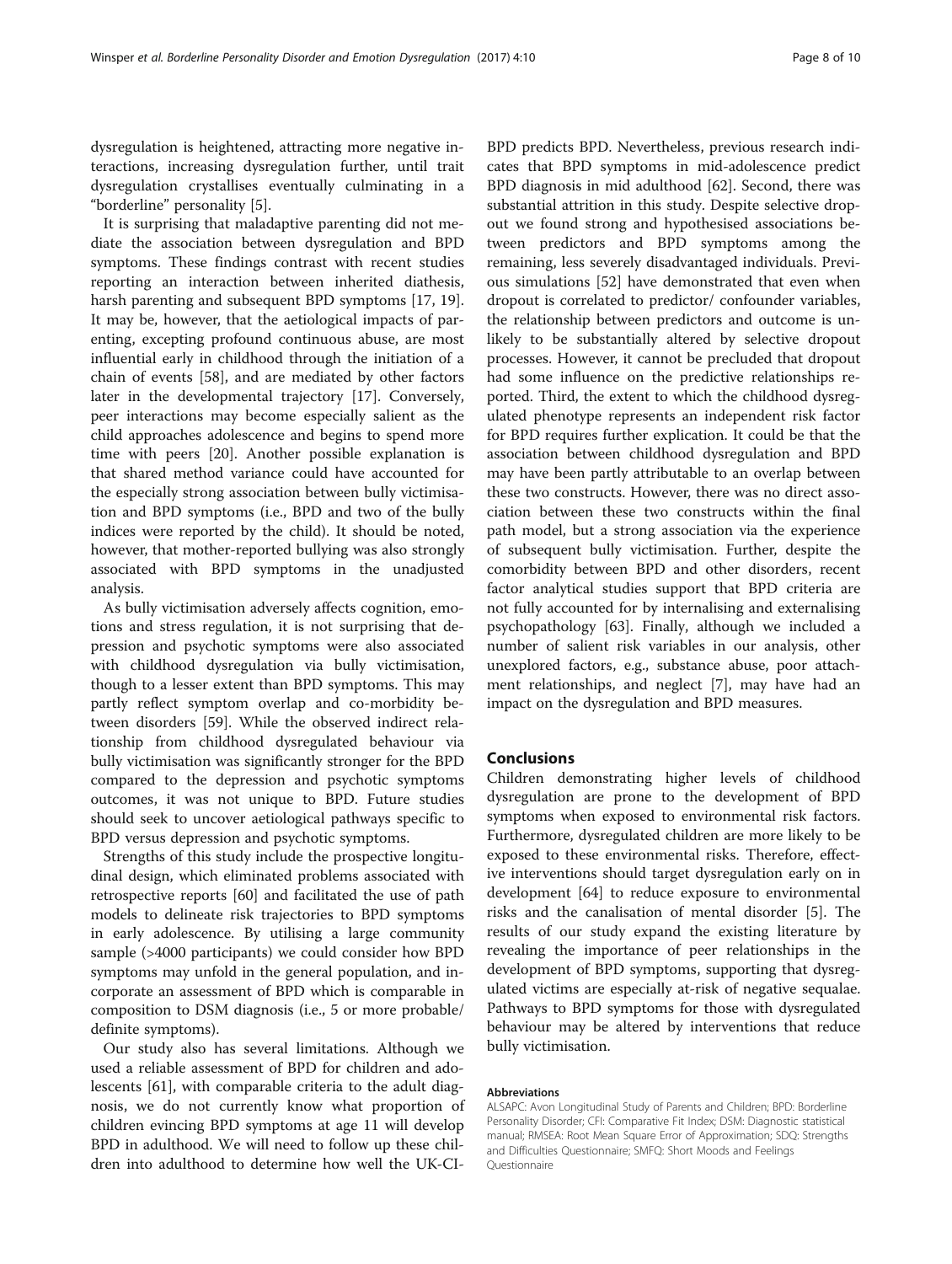#### <span id="page-8-0"></span>Acknowledgments

We are extremely grateful to all the families who took part in this study, the midwives for their help in recruiting them, and the whole ALSPAC team, which includes interviewers, computer and laboratory technicians, clerical workers, research scientists, volunteers, managers, receptionists and nurses. Special thanks to Andrea Waylen and Jeremy Horwood who helped in the conduct of the study and Mary Zanarini who helped in the adaptation of the DSM-IV BPD interview to the UK setting.

#### Funding

The UK Medical Research Council (Grant Ref: 74882), the Wellcome Trust (Grant Ref: 076467) and the University of Bristol provide core support for ALSPAC.

#### Availability of data and materials

Please contact author for data requests.

#### Authors' contributions

C.W conducted the analysis and wrote the first and subsequent drafts of the manuscript. J.H and V.S advised on statistical techniques and commented on drafts of the manuscript. D.W commented on drafts of the manuscript. All authors read and approved the final manuscript.

#### Competing interests

The authors declare that they have no competing interests.

#### Consent for publication

Not applicable.

#### Ethics approval and consent to participate

Ethical approval for this investigation was obtained from the ALSPAC Law and Ethics committee and the local research ethics committee.

#### Publisher's Note

Springer Nature remains neutral with regard to jurisdictional claims in published maps and institutional affiliations.

#### Author details

<sup>1</sup> Division of Mental Health and Wellbeing, Warwick Medical School, University of Warwick, Coventry CV4 7AL, UK. <sup>2</sup>University of Exeter, Exeter, UK.<br><sup>3</sup>Contro for Statistics in Modicina University of Oxford, Oxford UK. <sup>3</sup> Centre for Statistics in Medicine, University of Oxford, Oxford, UK. 4 Department of Psychology, University of Warwick, Coventry, UK.

#### Received: 8 December 2016 Accepted: 19 March 2017 Published online: 03 June 2017

#### References

- 1. Leichsenring F, et al. Borderline personality disorder. Lancet. 2011;377(9759): 74–84.
- 2. Winsper C, et al. Clinical and psychosocial outcomes of borderline personality disorder in childhood and adolescence: a systematic review. Psychol Med. 2015;45(11):2237–51.
- 3. Griffiths M. Validity, utility and acceptability of borderline personality disorder diagnosis in childhood and adolescence: survey of psychiatrists. Psychiatrist. 2011;35(1):19–22.
- 4. Laurenssen EMP, et al. Diagnosis of personality disorders in adolescents: a study among psychologists. Child Adolesc Psychiatry Ment Health. 2013;7:3.
- 5. Crowell SE, Beauchaine TP, Linehan MM. A biosocial developmental model of borderline personality: elaborating and extending linehan's theory. Psychol Bull. 2009;135(3):495.
- 6. Winsper C, et al. A systematic review of the neurobiological underpinnings of borderline personality disorder (BPD) in childhood and adolescence. Rev Neurosci. 2016;27(8):827–47.
- 7. Winsper C, et al. The aetiological and psychopathological validity of borderline personality disorder in youth: a systematic review and metaanalysis. Clin Psychol Rev. 2016;44:13–24.
- Chanen AM, et al. Borderline personality disorder in young people and the prospects for prevention and early intervention. Curr Psychiatr Rev. 2008;4(1):48–57.
- 9. Paris J. Personality disorders begin in adolescence. J Can Acad Child Adolesc Psychiatr. 2013;22(3):195.
- 10. Fruzzetti AE, Shenk C, Hoffman PD. Family interaction and the development of borderline personality disorder: a transactional model. Dev Psychopathol. 2005;17(04):1007–30.
- 11. Gunderson JG. Disturbed relationships as a phenotype for borderline personality disorder. Am J Psychiatry. 2007;164(11):1637–40.
- 12. Putnam KM, Silk KR. Emotion dysregulation and the development of borderline personality disorder. Dev Psychopathol. 2005;17(04):899–925.
- 13. Calkins SD, Hungerford A, Dedmon SE. Mothers' interactions with temperamentally frustrated infants. Infant Ment Health J. 2004;25(3):219–39.
- 14. Shields A, Cicchetti D. Parental maltreatment and emotion dysregulation as risk factors for bullying and victimization in middle childhood. J Clin Child Psychol. 2001;30(3):349–63.
- 15. Wolke D, et al. Bullied by peers in childhood and borderline personality symptoms at 11 years of age: a prospective study. J Child Psychol Psychiatry. 2012;53(8):846–55.
- 16. Eyden J, et al. A systematic review of the parenting and outcomes experienced by offspring of mothers with borderline personality pathology: potential mechanisms and clinical implications. Clin Psychol Rev. 2016;47:85–105.
- 17. Belsky DW, et al. Etiological features of borderline personality related characteristics in a birth cohort of 12-year-old children. Dev Psychopathol. 2012;24(01):251–65.
- 18. Jovev M, et al. Temperament and maltreatment in the emergence of borderline and antisocial personality pathology during early adolescence. J Can Acad Child Adolesc Psychiatr. 2013;22(3):220.
- 19. Stepp S, et al. Reciprocal effects of parenting and borderline personality disorder symptoms in adolescent girls. Dev Psychopathol. 2014;26(2)361–78.
- 20. Barnes GM, et al. Adolescents' time use: effects on substance use, delinquency and sexual activity. J Youth Adolesc. 2007;36(5):697–710.
- 21. Rogosch FA, Cicchetti D. Child maltreatment, attention networks, and potential precursors to borderline personality disorder. Dev Psychopathol. 2005;17(04):1071–89.
- 22. Crick NR, Murray–Close D, Woods K. Borderline personality features in childhood: a short-term longitudinal study. Dev Psychopathol. 2005;17(04):1051–70.
- 23. Sansone RA, Lam C, Wiederman MW. Being bullied in childhood: correlations with borderline personality in adulthood. Compr Psychiatry. 2010;51(5):458–61.
- 24. Althoff RR, et al. Adult outcomes of childhood dysregulation: a 14-year followup study. J Am Acad Child Adolesc Psychiatr. 2010;49(11):1105–1116. e1.
- 25. Halperin JM, et al. Childhood CBCL bipolar profile and adolescent/young adult personality disorders: a 9-year follow-up. J Affect Disord. 2011;130(1):155–61.
- 26. Boomsma DI, et al. Longitudinal stability of the CBCL-juvenile bipolar disorder phenotype: a study in Dutch twins. Biol Psychiatry. 2006;60(9):912–20.
- 27. Winsper C, Wolke D. Infant and toddler crying, sleeping and feeding problems and trajectories of dysregulated behavior across childhood. J Abnorm Child Psychol. 2013;42(5): 831–43.
- 28. Deutz MH, et al. The Dysregulation Profile in middle childhood and adolescence across reporters: factor structure, measurement invariance, and links with self-harm and suicidal ideation. Eur Child Adolesc Psychiatry. 2016;25(4):431–42.
- 29. De Caluwé E, Decuyper M, De Clercq B. The child behavior checklist dysregulation profile predicts adolescent DSM-5 pathological personality traits 4 years later. Eur Child Adolesc Psychiatry. 2013;22(7):401–11.
- 30. Boyd A, et al. Cohort Profile: The 'Children of the 90s'—the index offspring of the Avon Longitudinal Study of Parents and Children. Int J Epidemiol. 2013;42(1):111–27.
- 31. Zanarini M, et al. The UK version of the childhood interview for DSM-IV Borderline Personality Disorder (UK-CI-BPD). Bristol: U.o. Bristol; 2004.
- 32. Zanarini M, et al. The Diagnostic Interview for DSM-IV Personality Disorders (DIPD-IV). Belmont: M. Hospital; 1996.
- 33. Zanarini M, Frankenberg F. Attainment and maintenance of reliability of Axis I and II disorders over the course of a longitudinal study. Compr Psychiatry. 2001;42:369–74.
- 34. Zanarini M, et al. The collaborative longitudinal personality disorders study II. Reliability of Axis I and II diagnosis. J Personal Disord. 2000;14:291–9.
- 35. Zanarini M, et al. Prevalence of DSM-IV borderline personality disorder in two community samples: 6,330 English 11-year olds and 34,653 American adults. J Pers Disord. 2011;25:607–19.